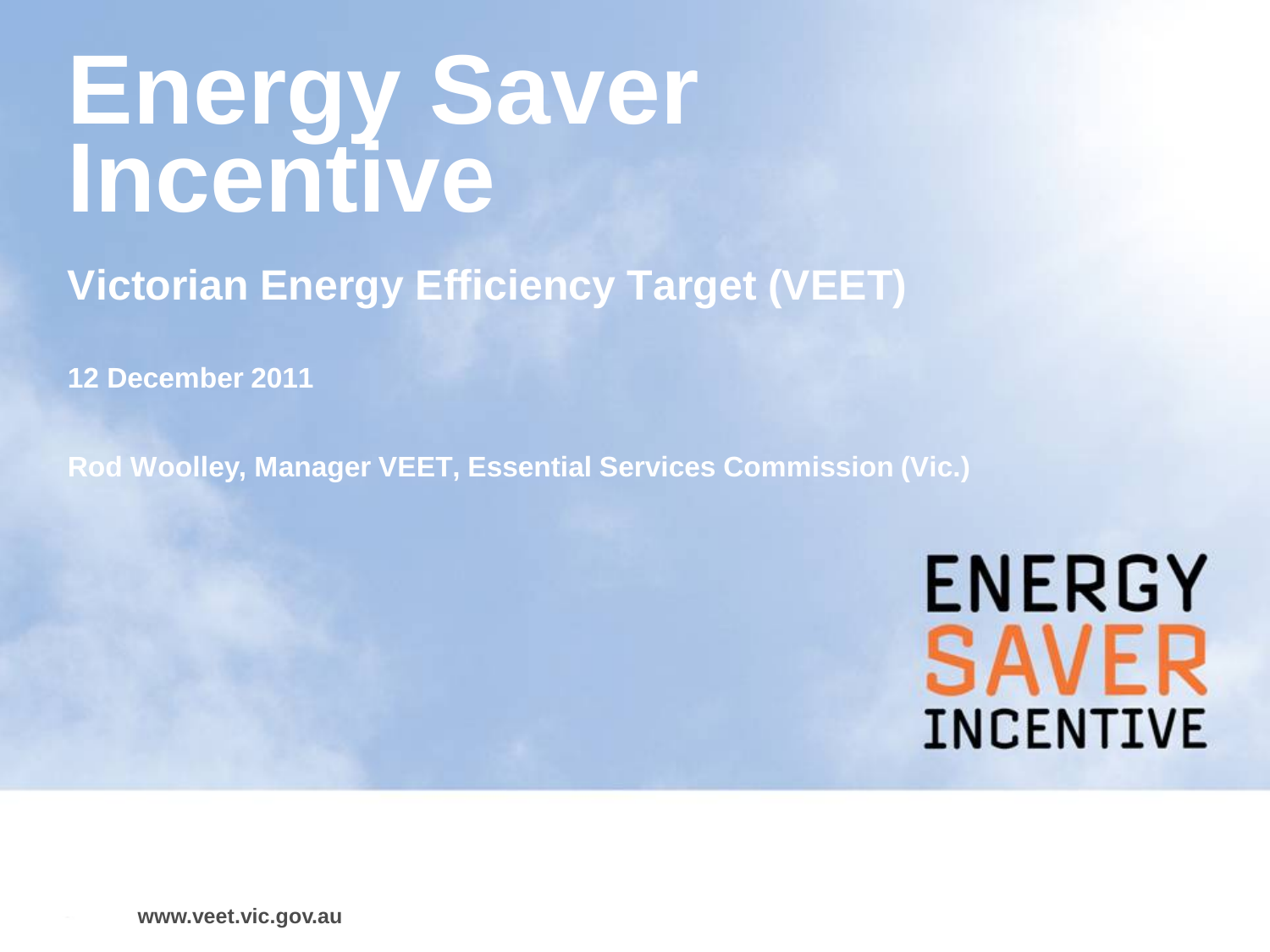# **VEET Presentation Agenda**

- Brief overview of VEET scheme
- Scheme administration
- Questions/comments



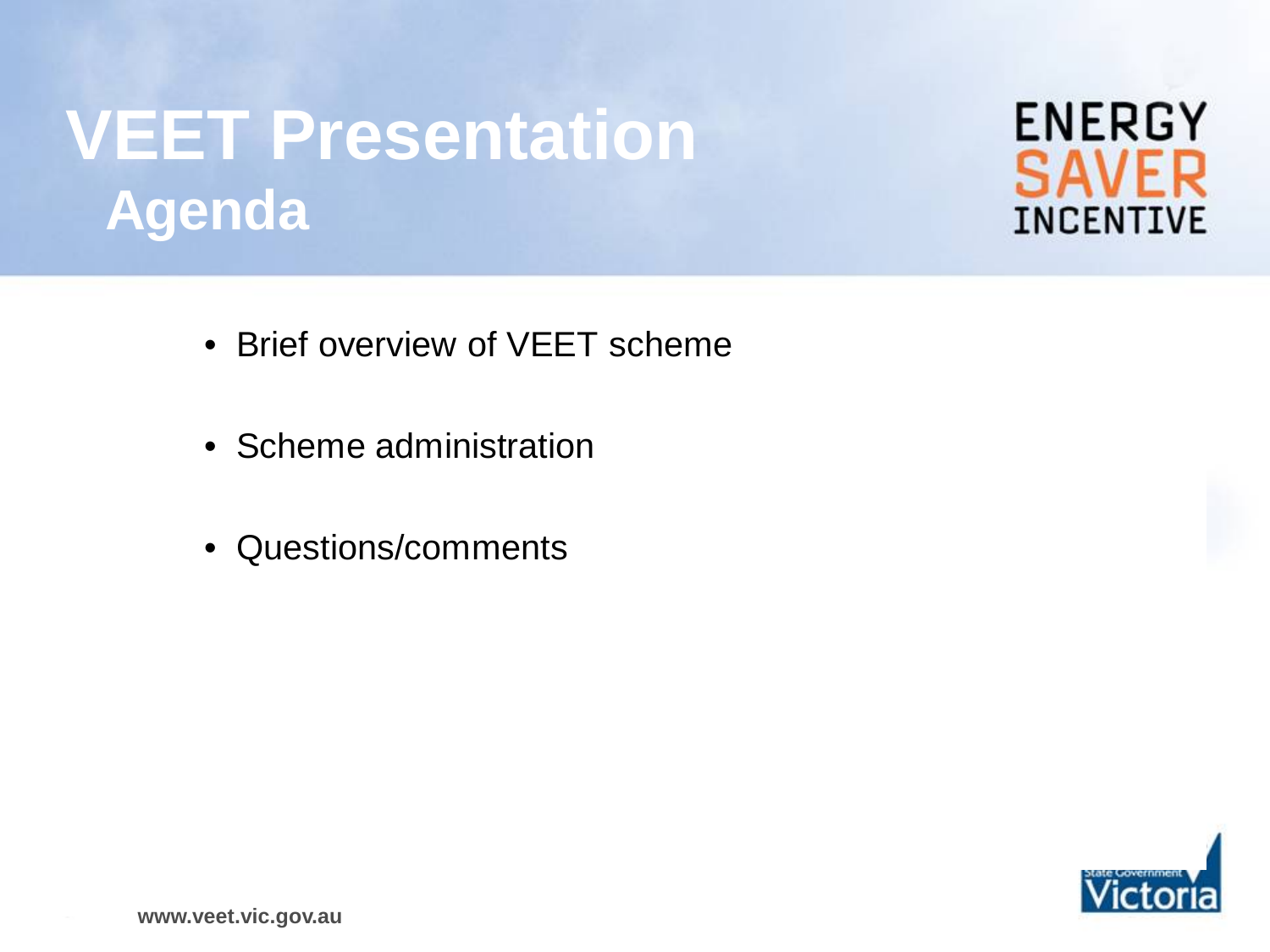### **ENERGY SAVER INCENTIVE**

### **Scheme overview**

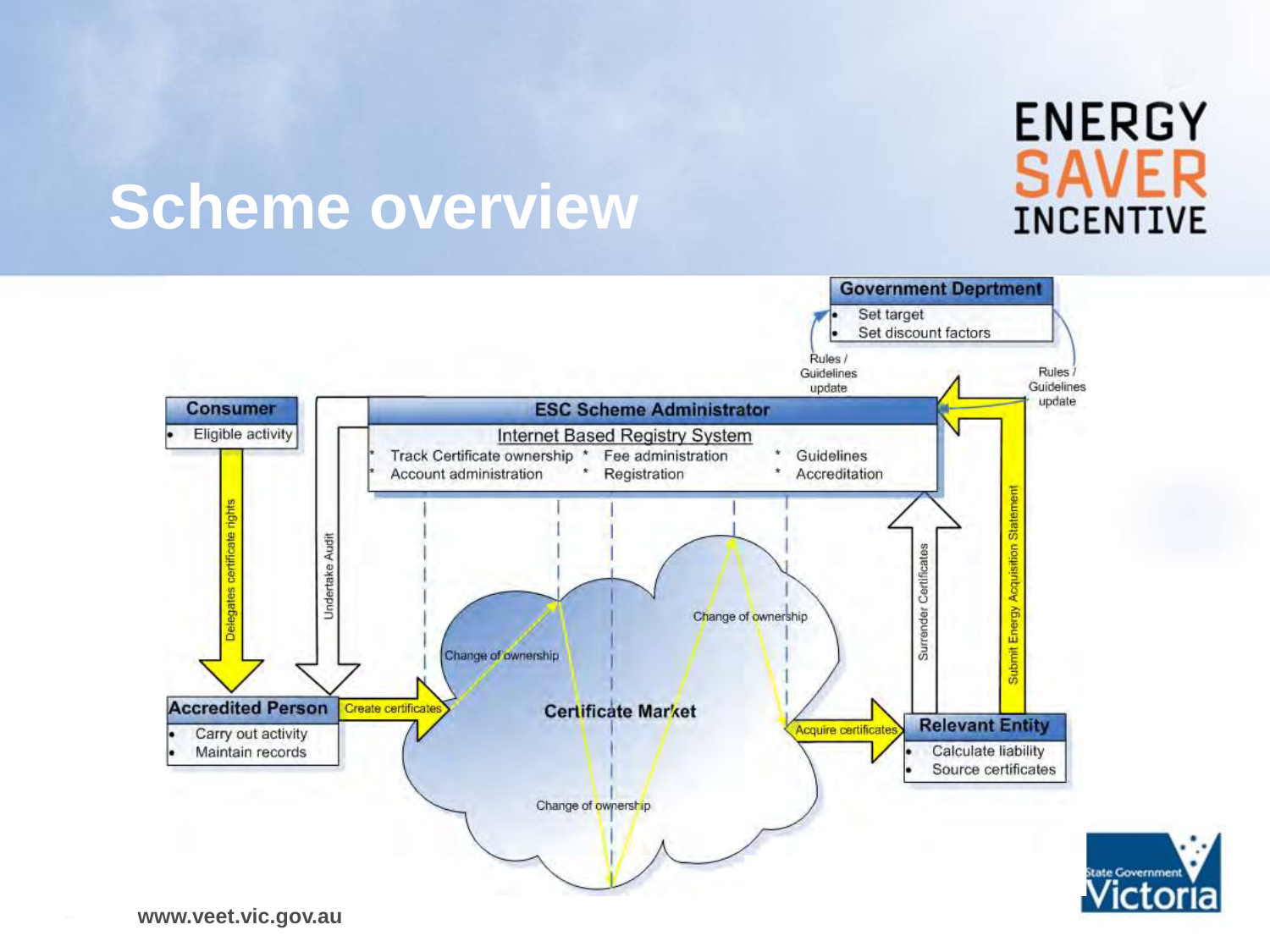### **VEET Scheme participants**





**VEET account creation**

**VEET** account creation

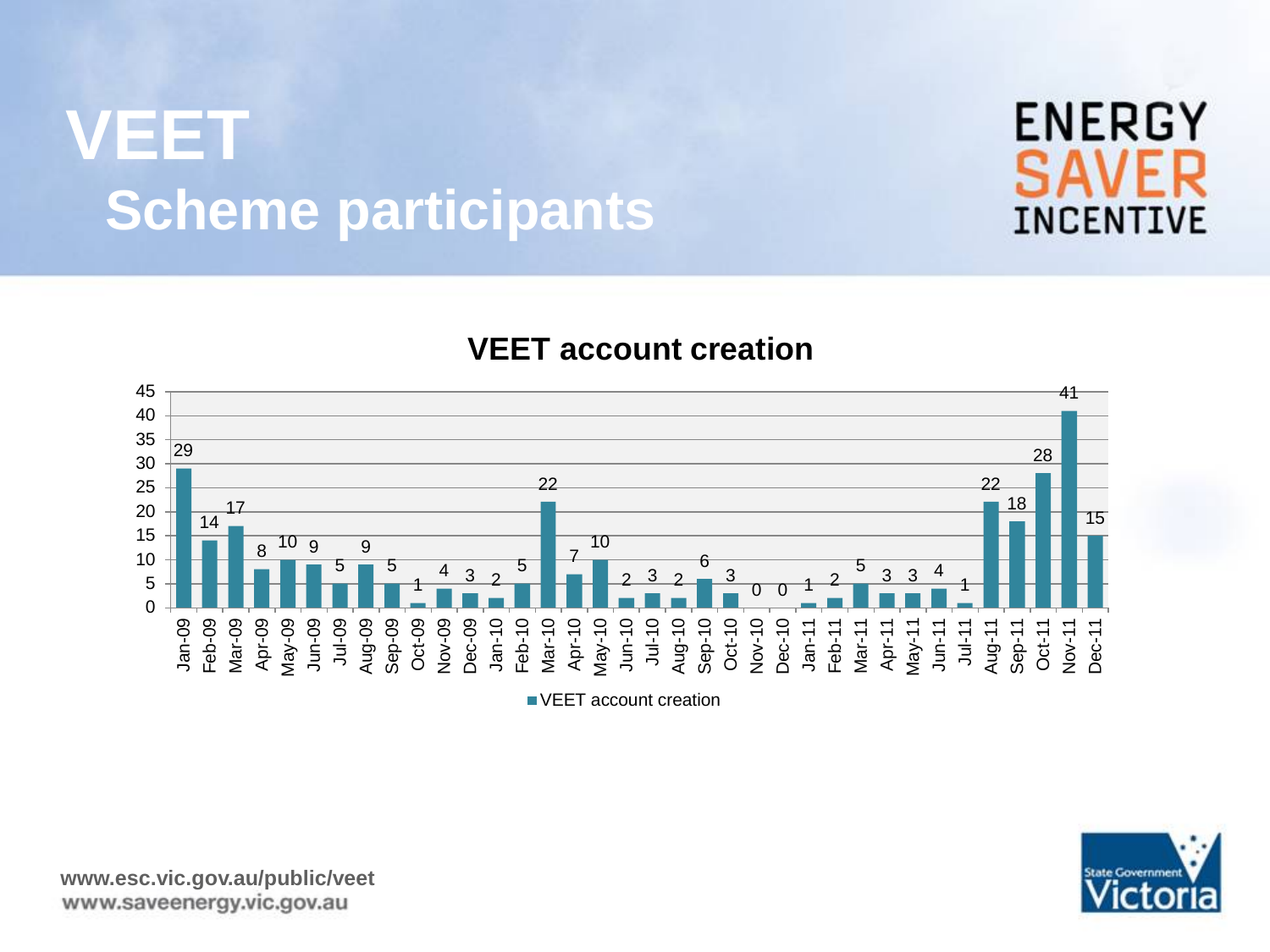### **VEET Scheme participants**







■ Accredited Person approvals

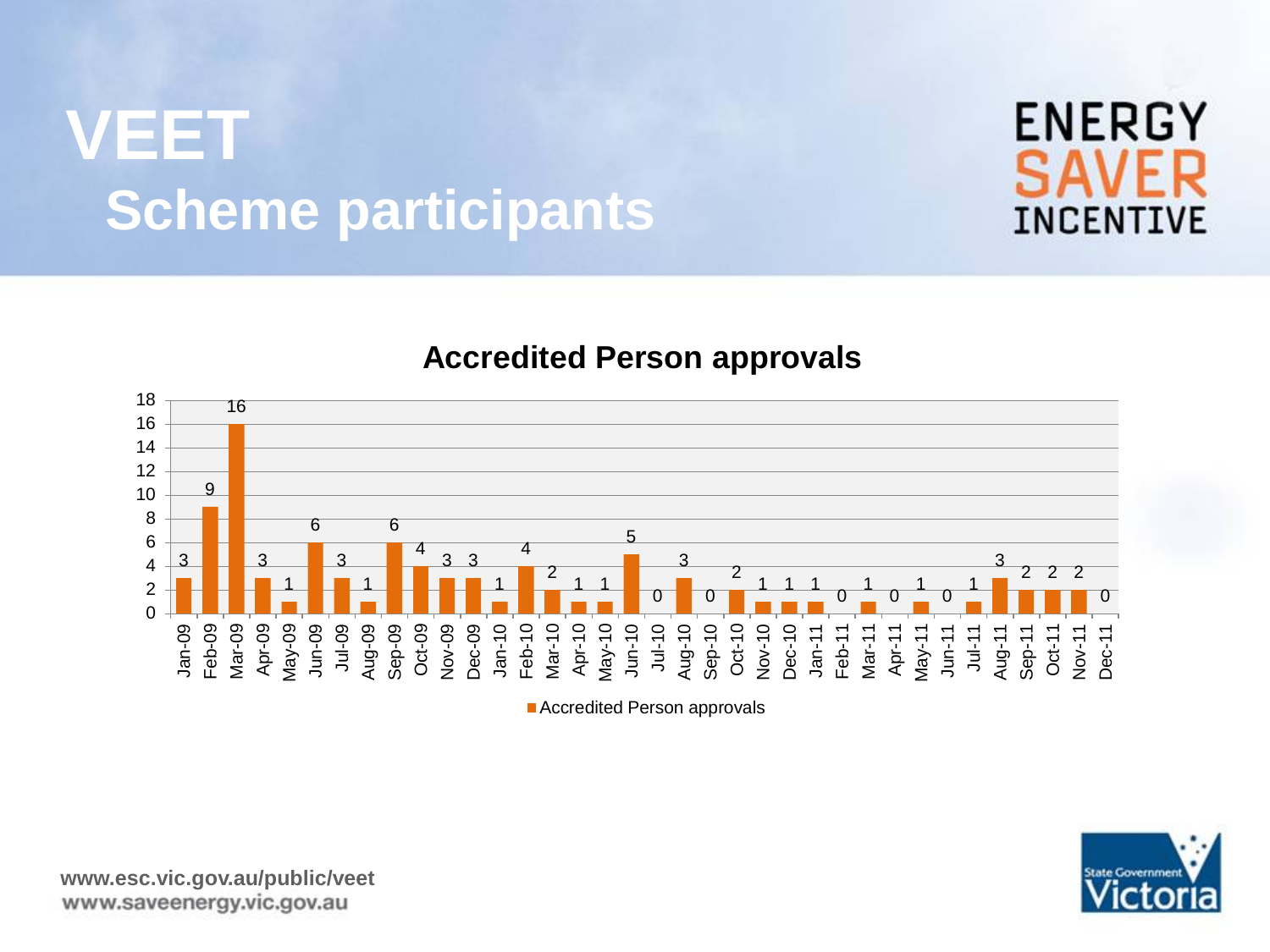### **VEET Certificate creation**



#### **Weekly VEEC Creation/8 week running average**





**www.esc.vic.gov.au/public/veet**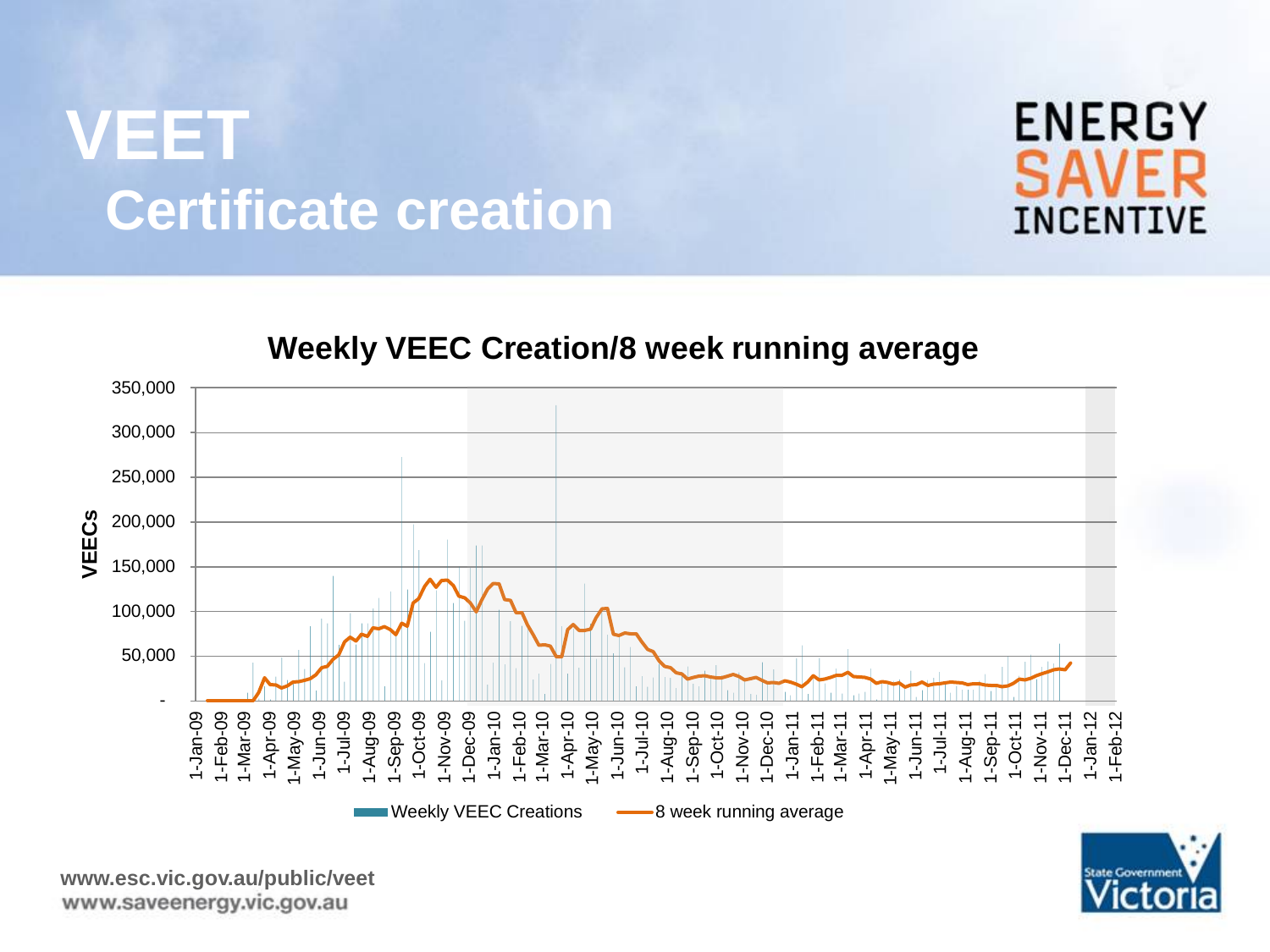### **VEET Certificate creation**



#### **Weekly VEEC Creation/8 week running average**





**www.esc.vic.gov.au/public/veet**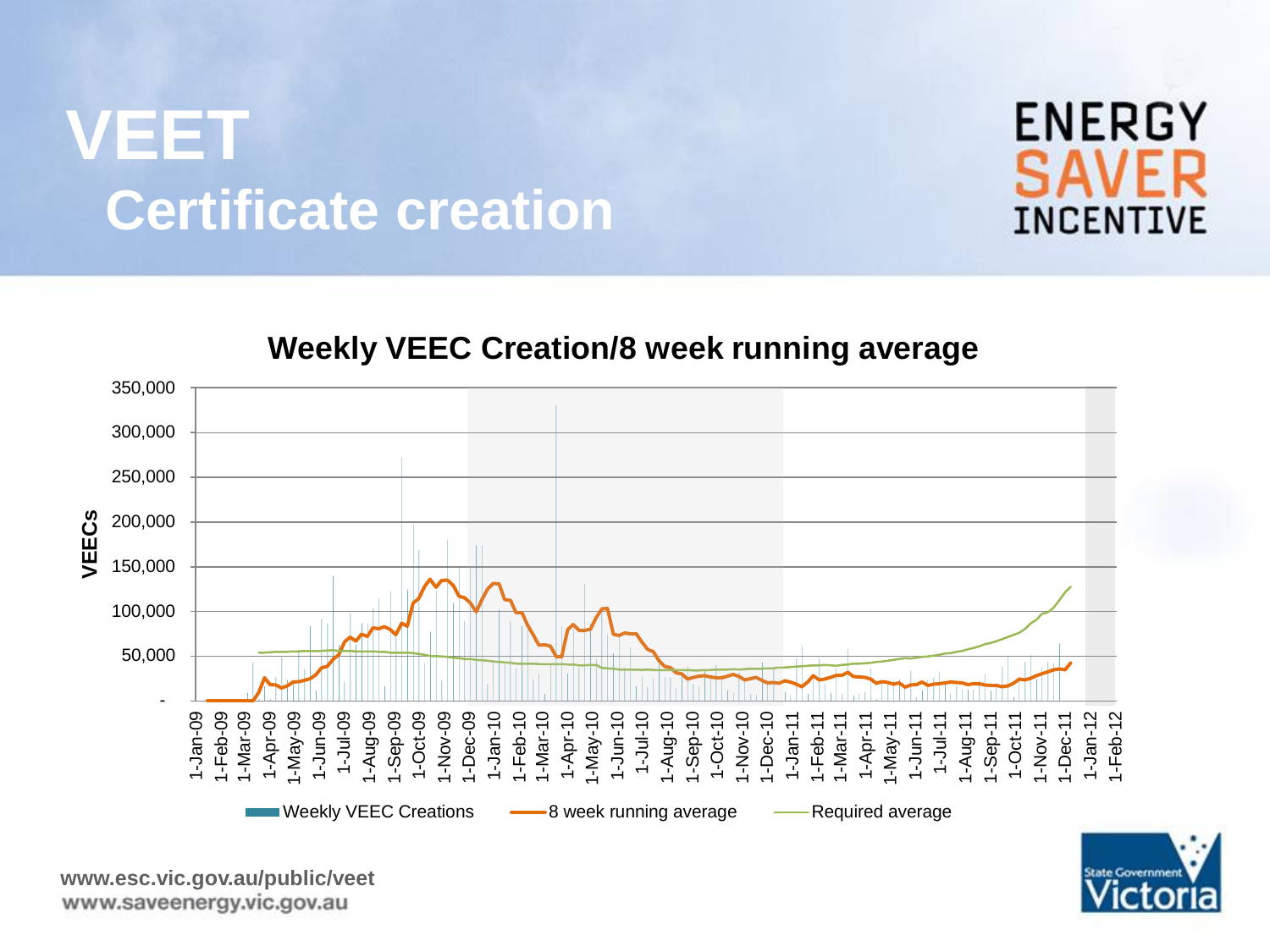### **VEET Prescribed activities**

#### **VEECs by activity - 2009-2011**



#### **VEECs by activity - last 90 days**





**ENERGY** 

**SAVER** 

**INCENTIVE**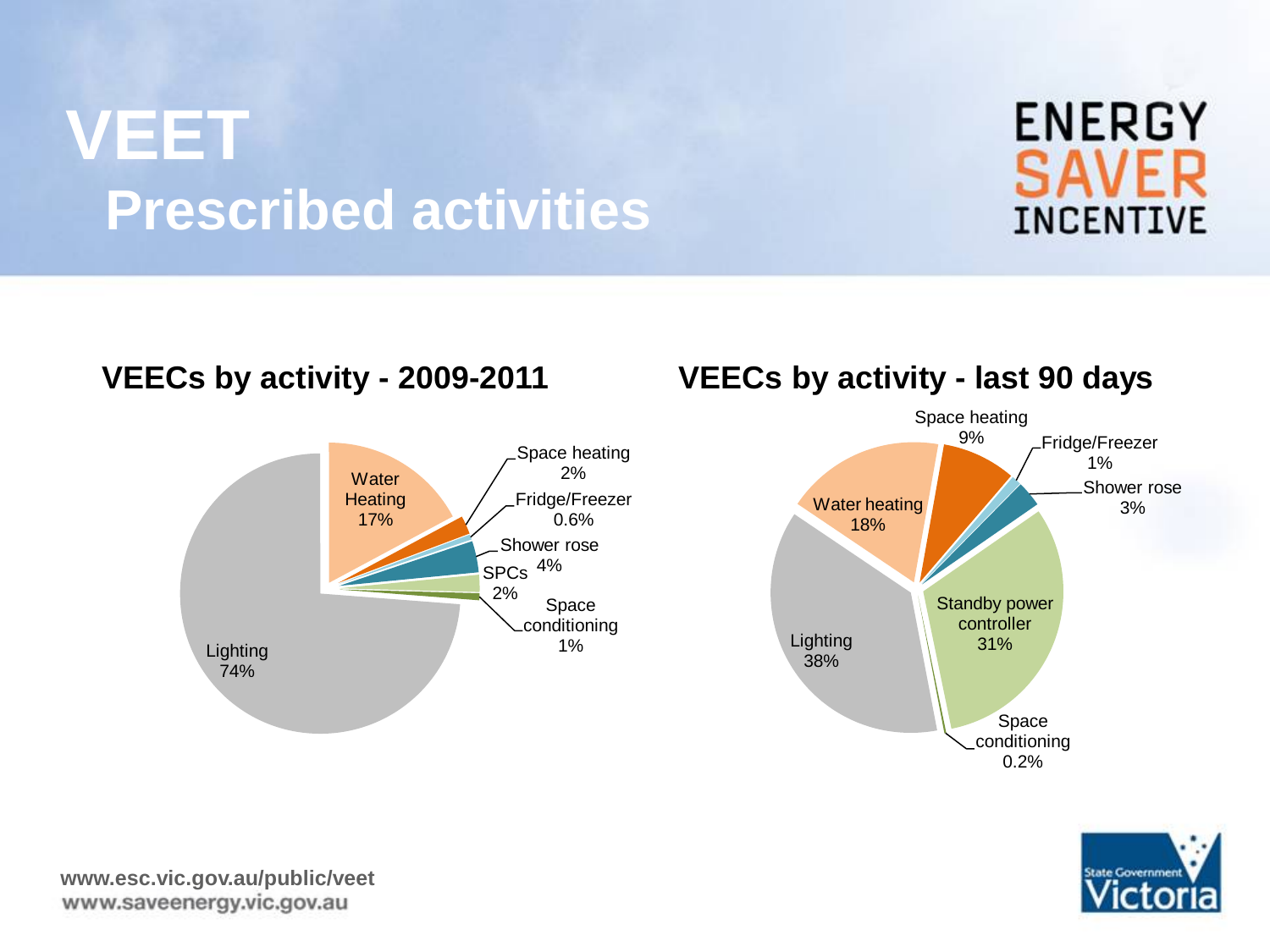### **VEET Installation activity**



#### **VEET Installations - Metro/Regional split**



**ENERGY** 

**INCENTIVE** 

**SAVE**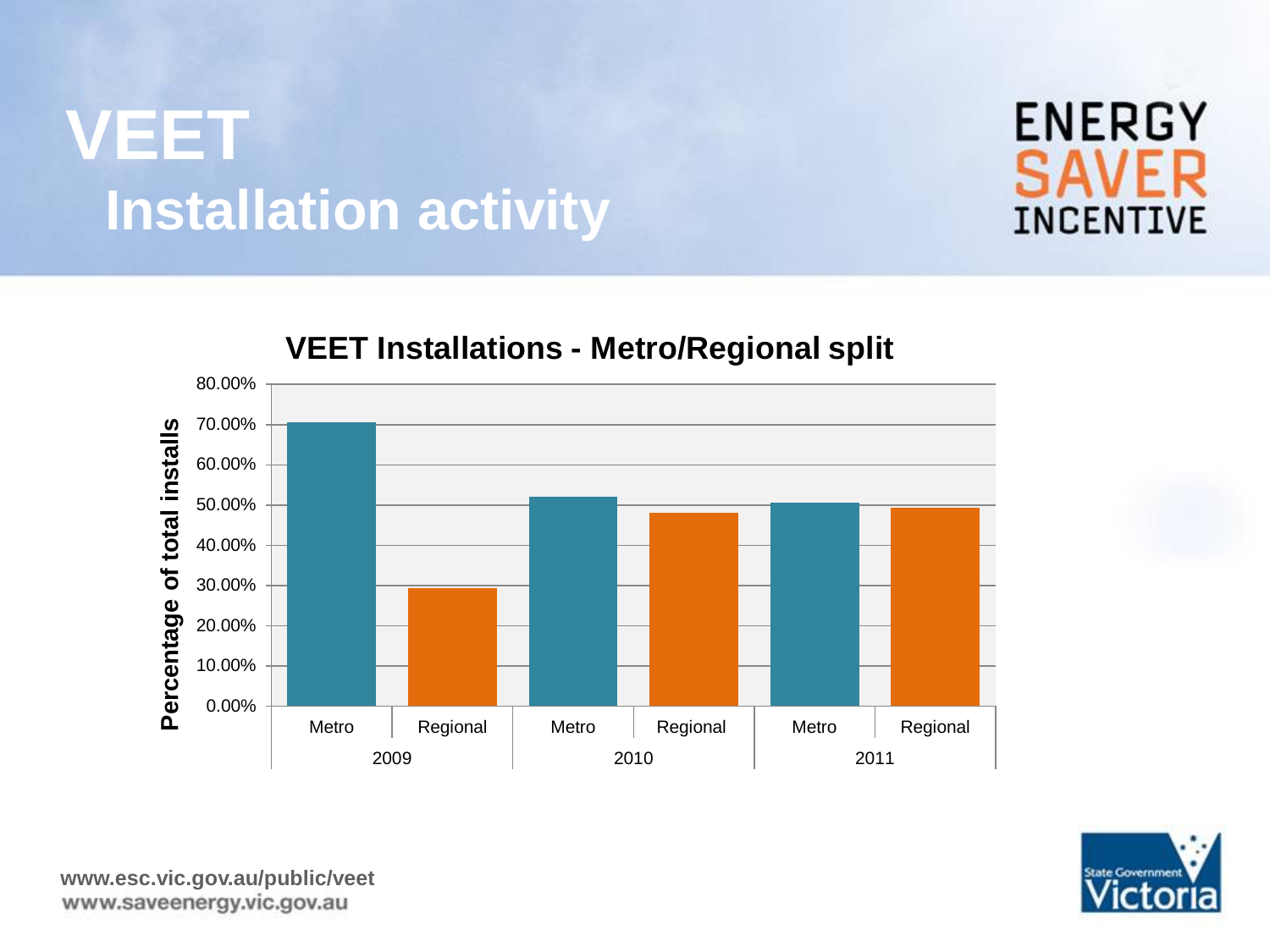### **VEET Certificate market**

#### **Historic Spot Price vs. Cumulative VEEC Registration**



**ENERGY SAVER INCENTIVE**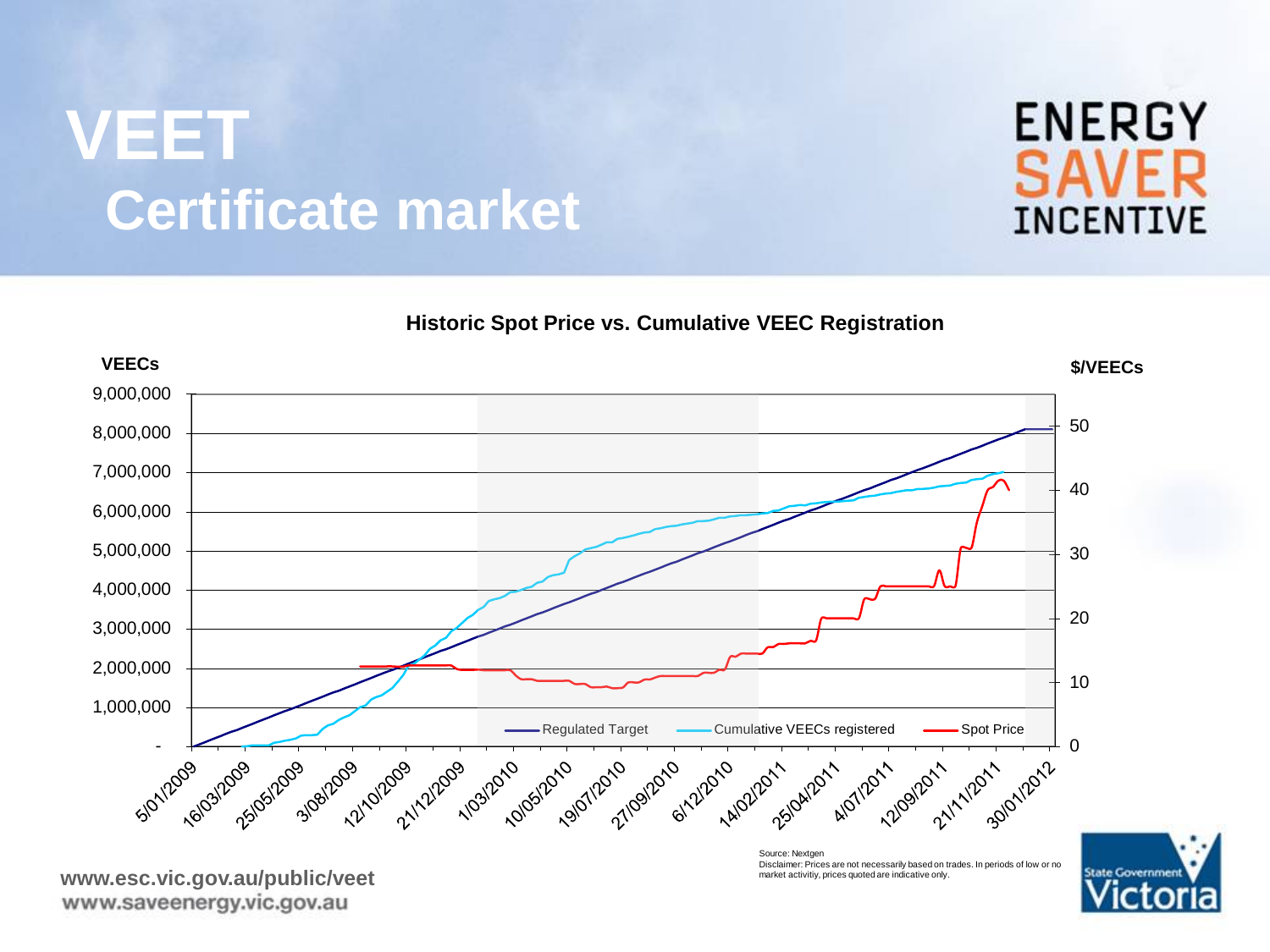### **VEET Certificate market**

-5 5 15 25 35 45 55 - 1,000,000 2,000,000 3,000,000 4,000,000 5,000,000 6,000,000 7,000,000 8,000,000 9,000,000 5/01/09 20/04/09 3/08/09 16/11/09 1/03/10 14/06/10 27/09/10 10/01/11 25/04/11 8/08/11 21/11/11 **VEECs \$/VEECs Historic VEEC Price vs. Valid VEECs** Valid VEECs - Spot Cal 10 Cal 11 - Cal 12 End 2009 calendar year End 2009 compliance year End 2010 calendar year End 2010 compliance year

Source: Nextgen Disclaimer: Prices are not necessarily based on trades. In periods of low or no market activitiy, prices quoted are indicative only.



**ENERGY** 

**SAVER** 

**INCENTIVE**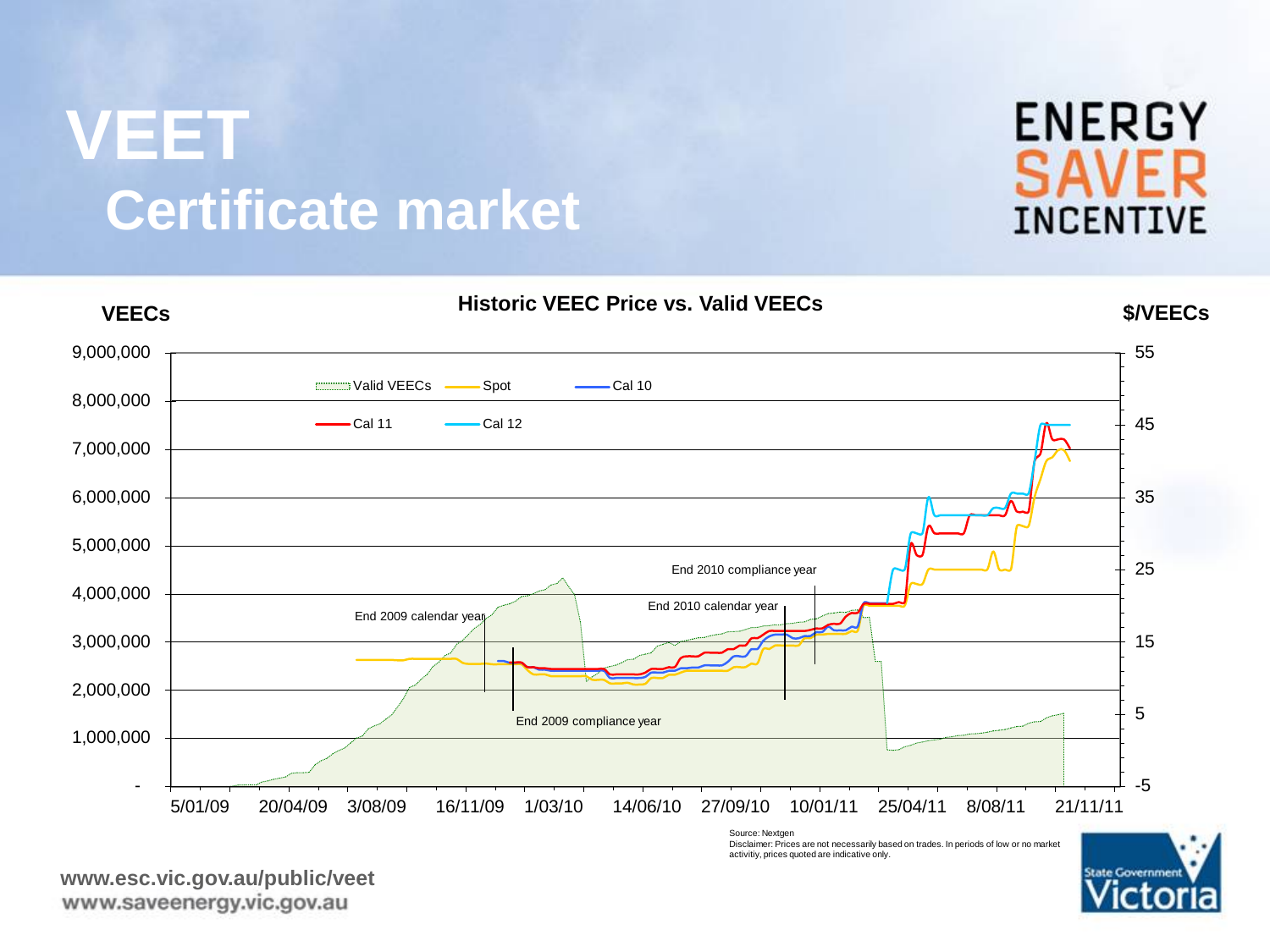

cto

# **Reducing GHG emissions?**